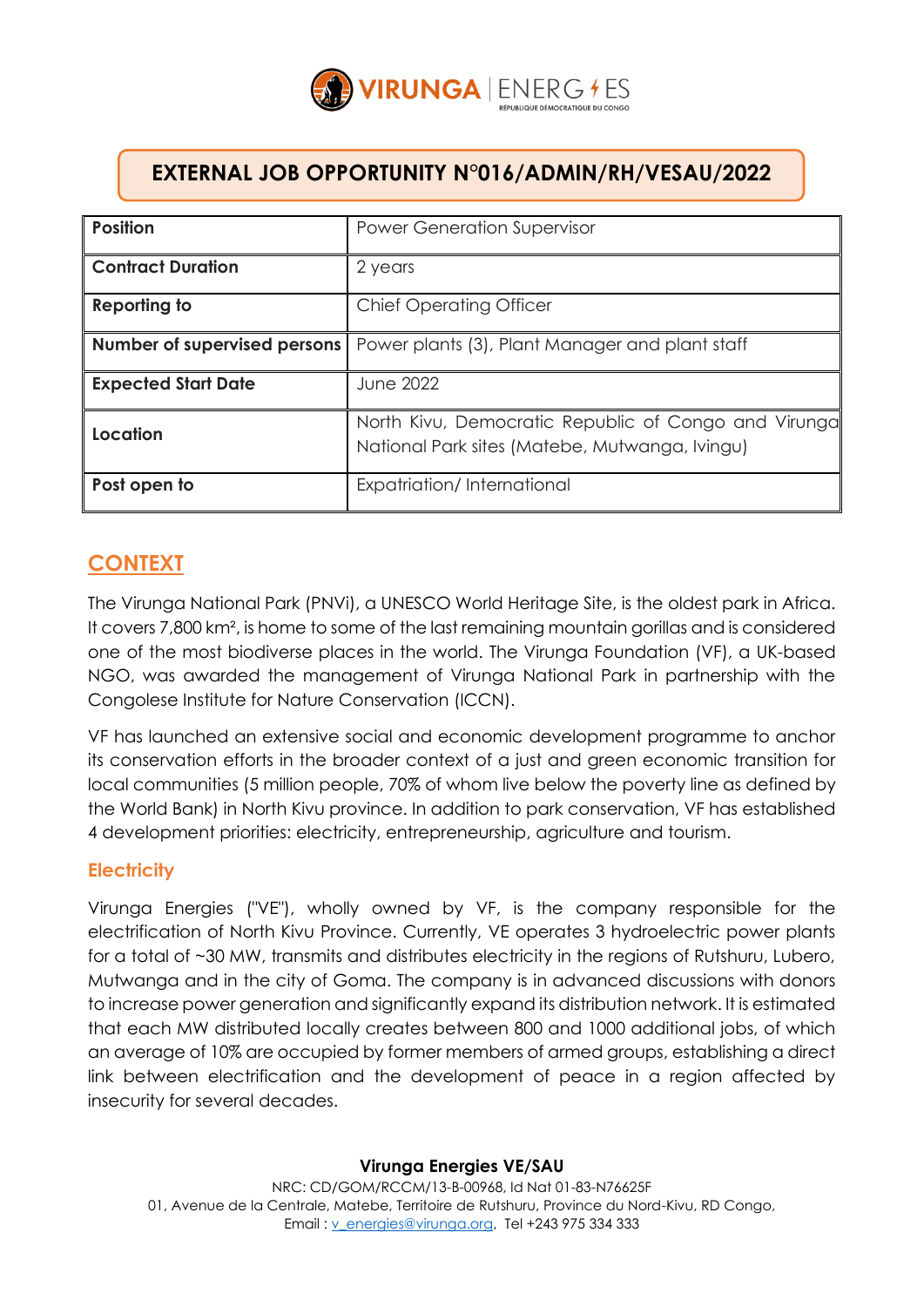

## **Entrepreneurship**

The entrepreneurship programme aims to support (micro) businesses in their development and to remove the obstacles that (small) entrepreneurs face. The programme is divided into two main activities:

- 1. The granting of innovative loans (the repayment of a loan is based on the entrepreneur's electricity consumption);
- 2. The management of 2 industrial zones of approximately 5 hectares each, intended to accommodate companies with an industrial project.

## **Agriculture**

The agricultural programme helps farmers in North Kivu to improve agricultural yields and supports agro-industrial processing activities that generate added economic value. To this end, VF supports the following agricultural and fisheries value chains: maize, potatoes, cocoa, coffee, papain, chia, palm fruits and fish from Lake Edouard.

### **Tourism**

Virunga promotes the development of international ecotourism, respectful of the environment and for the benefit of the local population (profits are reinvested locally). Currently, it is possible to visit one of the world's most active volcanoes (last erupted on 22 May 2021), the last remaining mountain gorillas, Tchegera Island and the savannah animals in the Rwindi plains (Lulimbi camp).

In order to continuously improve its capacity to serve high quality and reliable clean electricity, Virunga Energies is recruiting one (1) Power Generation Supervisor.

# **MAIN RESPONSIBILITIES**

The main responsibilities of the Production Supervisor will be to:

- 1. Supervise, operate and maintain the three (3) hydropower plants in accordance with the highest international standards and procedures and if necessary implement these procedures;
- 2. Monitor and forecast the production of electrical energy from the hydropower plants;
- 3. Train and develop staff;
- 4. Develop HSSE measures where necessary.

#### **Virunga Energies VE/SAU**

NRC: CD/GOM/RCCM/13-B-00968, Id Nat 01-83-N76625F 01, Avenue de la Centrale, Matebe, Territoire de Rutshuru, Province du Nord-Kivu, RD Congo, Email[: v\\_energies@virunga.org,](mailto:v_energies@virunga.org) Tel +243 975 334 333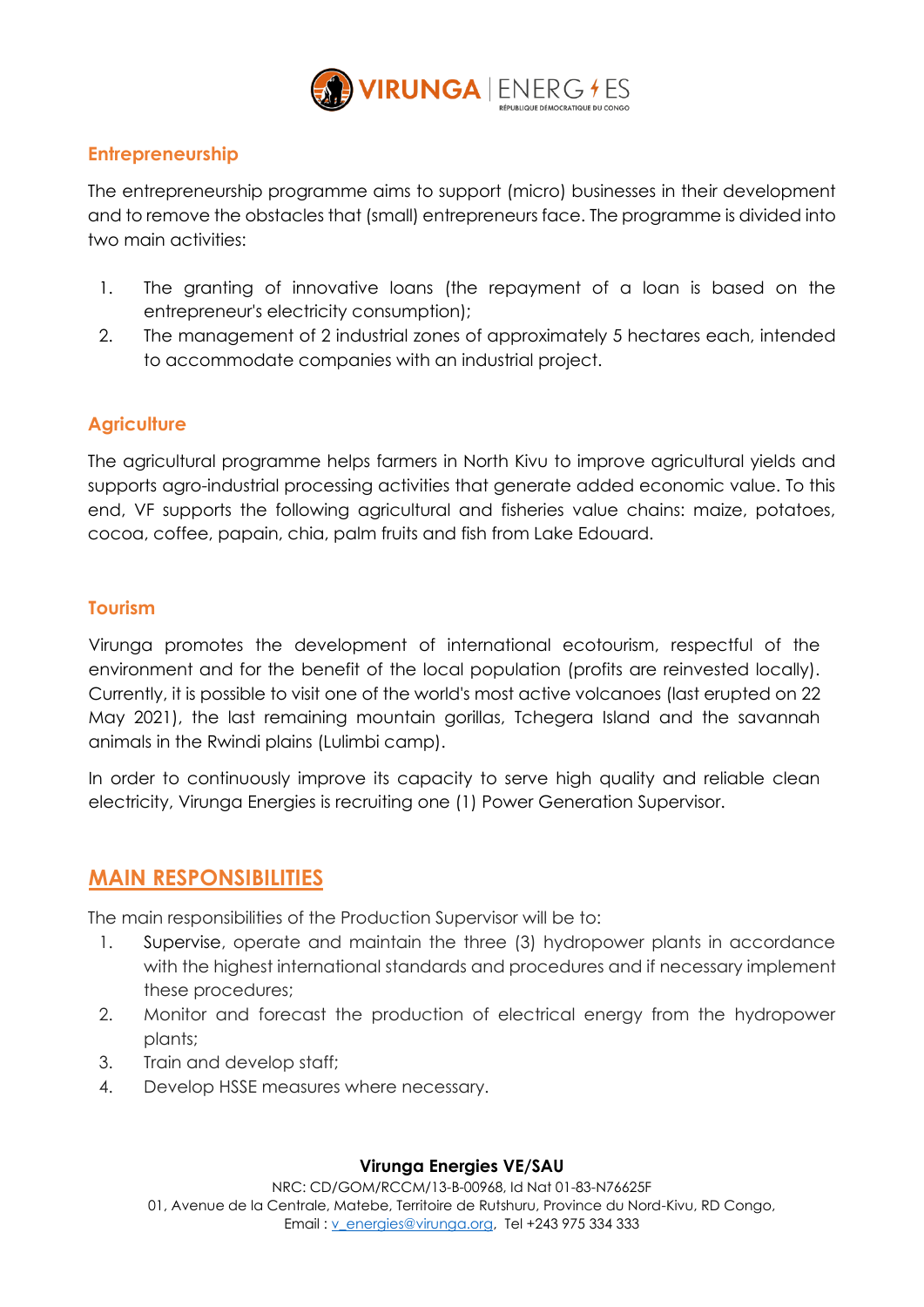

# **1. Supervise, operate and maintain the three (3) hydropower plants.**

- **o** Ensure the effective transition of three sites from a construction-based mode (operating as independent entities) to an operations-based mode (same SOPs, same systems, etc.)
- **o** Ensure that the power plants operate 24 hours a day, 7 days a week with little or no incidents (minimum unplanned downtime);
- **o** Maintain records, prepare reports and write correspondence regarding the operational efficiency and reliability of the plants;
- **o** Conduct daily analysis of operational effectiveness and efficiency of all plants;
- **o** Develop and implement appropriate standard operating procedures in all plants and refine the maintenance strategy;
- **o** Maintain a list of all spare parts (critical and non-critical) for the different plants;
- **o** Supervise the lead engineer and technicians on all repair and maintenance work.

# **2. Monitor and forecast the energy supply of the three (3) hydroelectric power plants**

- **o** Forecast the energy production capacity of each plant based on meteorological and hydrological studies of their associated rivers;
- **o** Communicate forecasts to relevant stakeholders and proactively identify risks of mismatches between demand and production;
- **o** Improve operational procedures to optimise energy production.
- **o** Prepare weekly and monthly production reports (including detailed incident reports).

## **3. Train and develop staff**

- **o** Monitor the daily performance of staff and teams;
- **o** Replace plant managers during their leave;
- **o** Identify staff development needs, develop training programmes and ensure that training is taken up;
- **o** Propose a career development plan for each category of staff;
- **o** Proactively identify high potential employees.

### **4. HSE**

- **o** Improve the health and safety of all staff, stakeholders and visitors;
- **o** Maintain a zero accident policy in all plants;
- **o** Draft new HSE protocols and regularly update existing HSE protocols for the safe operation of all plants, in coordination with Virunga's social department.

### **Virunga Energies VE/SAU**

NRC: CD/GOM/RCCM/13-B-00968, Id Nat 01-83-N76625F 01, Avenue de la Centrale, Matebe, Territoire de Rutshuru, Province du Nord-Kivu, RD Congo,

Email [: v\\_energies@virunga.org,](mailto:v_energies@virunga.org) Tel +243 975 334 333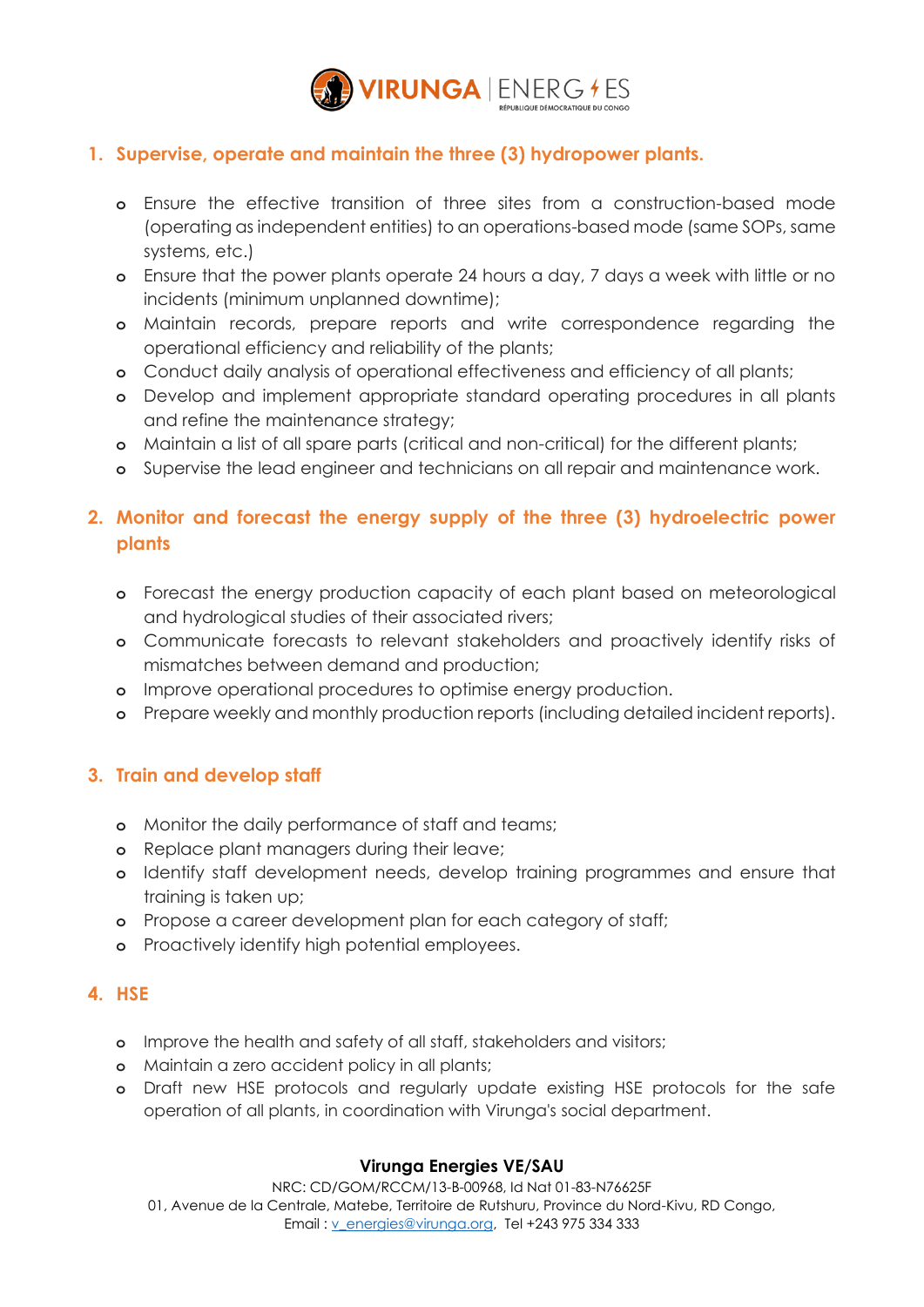

In addition to the above responsibilities, the Production Supervisor is expected to carry out any work assigned by the Operations Manager and the management team.

# **DESIRED PROFILE**

- **1. Skills**
	- **o** Team-oriented but autonomous mentality;
	- **o** Ability to deal with uncertainty and ambiguity;
	- **o** Strong leadership, written and verbal communication skills;
	- **o** Good training and coaching skills;
	- **o** Excellent planning and analytical skills;
	- **o** Problem solving and troubleshooting skills;

### **2. Qualifications and knowledge**

- **o** University degree in engineering in a relevant field (electrical, electromechanical or mechanical) to manage hydroelectric power plants with a minimum of 7 years experience;
- **o** Ability to train and supervise operators and power plant personnel;
- **o** Knowledge of HSE policy is an asset;
- **o** Excellent oral and written skills in French and English, Swahili is an asset;
- **o** Proficiency in Microsoft Office suite, especially Excel;

### **3. Experiences**

- **o** 7 years of professional experience in the energy sector, including at least 2 years as a power plant operator/technician and at least 2 years in the management and operation of a hydroelectric plant;
- **o** Practical experience in programming and repairing PLCs, control panels and motors;
- **o** At least 3 years experience in an industrial environment with medium voltage equipment;
- **o** Experience of working for an international company or organisation in sub-Saharan Africa, particularly in the DRC is an advantage.